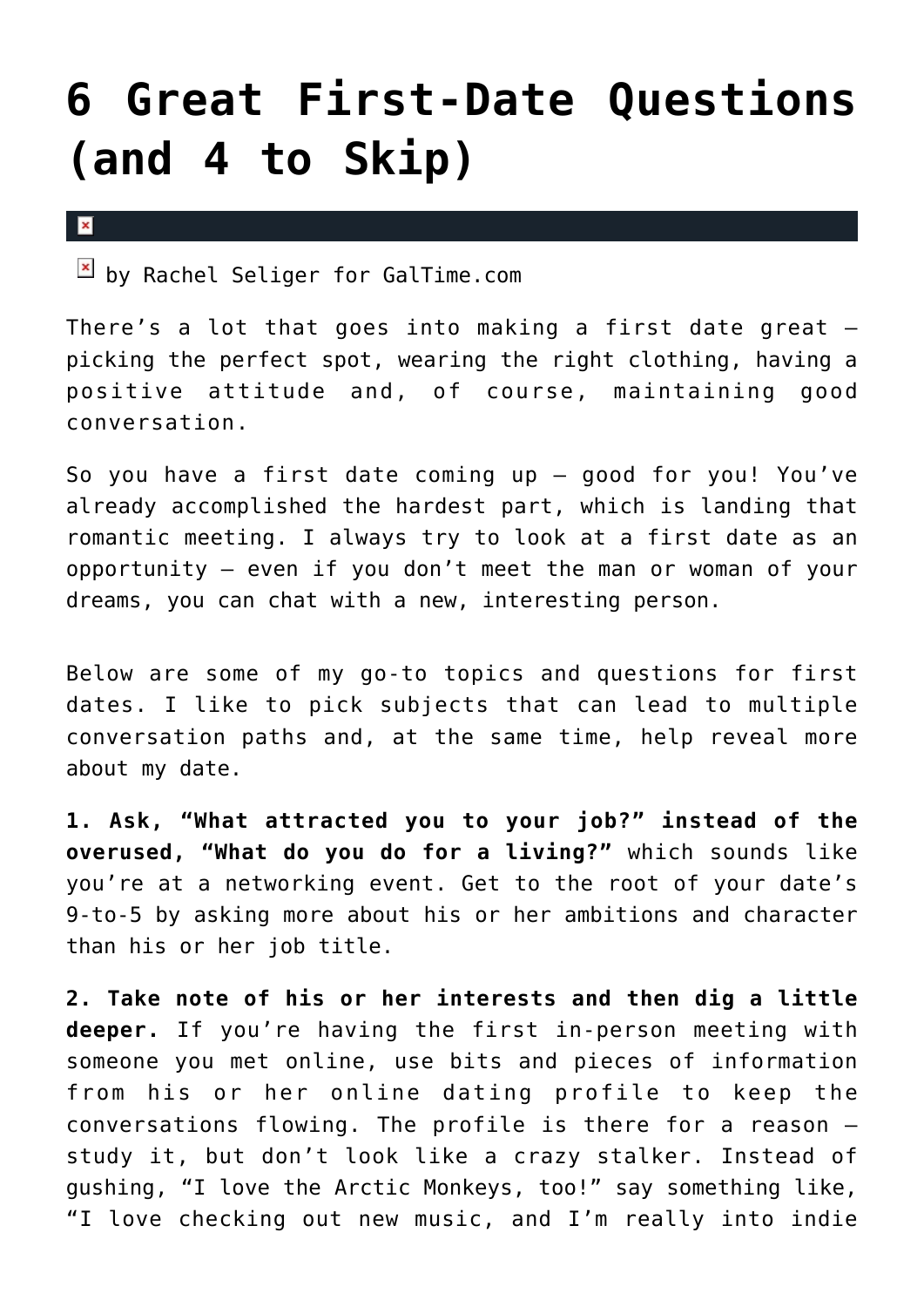rock. How about you?"

**3. Ask, "Are you close with your family?"** This question works great because it subtly reveals a number of things about your date, and can lead to several other conversation topics. You could end up discussing siblings, extended family, funny childhood memories or the place your date grew up. Just remember to ask follow-up questions. For example, if your date answers, "Yeah, I'm close with my sister," ask, "Where does she live? How often do you see her? How far apart are you in age?"

**4. "Want to try the [weird menu item]?"** What are first dates for if not adventure? This question can reveal how daring your date is. But it isn't reserved for just the bold — maybe you're looking for someone more grounded, who will reply, "No, thanks. I'll stick to the chicken." In addition, this question can lead to other stories, such as that time your date tried a really strange food when traveling in South America.

**5. Tap into current events.** If there's a big holiday coming up, ask what his or her plans are for the day — working, spending time with family or friends, traveling, etc. However, one newsy topic you should avoid is politics. Especially in the current national climate, this can be a contentious subject; you don't want to get into a debate at the dinner table!

**6. If you run out of things to say or your mind goes blank, don't panic!** Honesty goes a long way in overcoming awkwardness. Just laugh and fess up, with something like, "I've been really looking forward to this date, and now that it's here, I'm a little nervous!"

As an added bonus, here are some of the most cringe-worthy first date conversation attempts I've heard from friends, colleagues and fellow online daters. Whatever you do, avoid the following — trust me, even silence would be better.